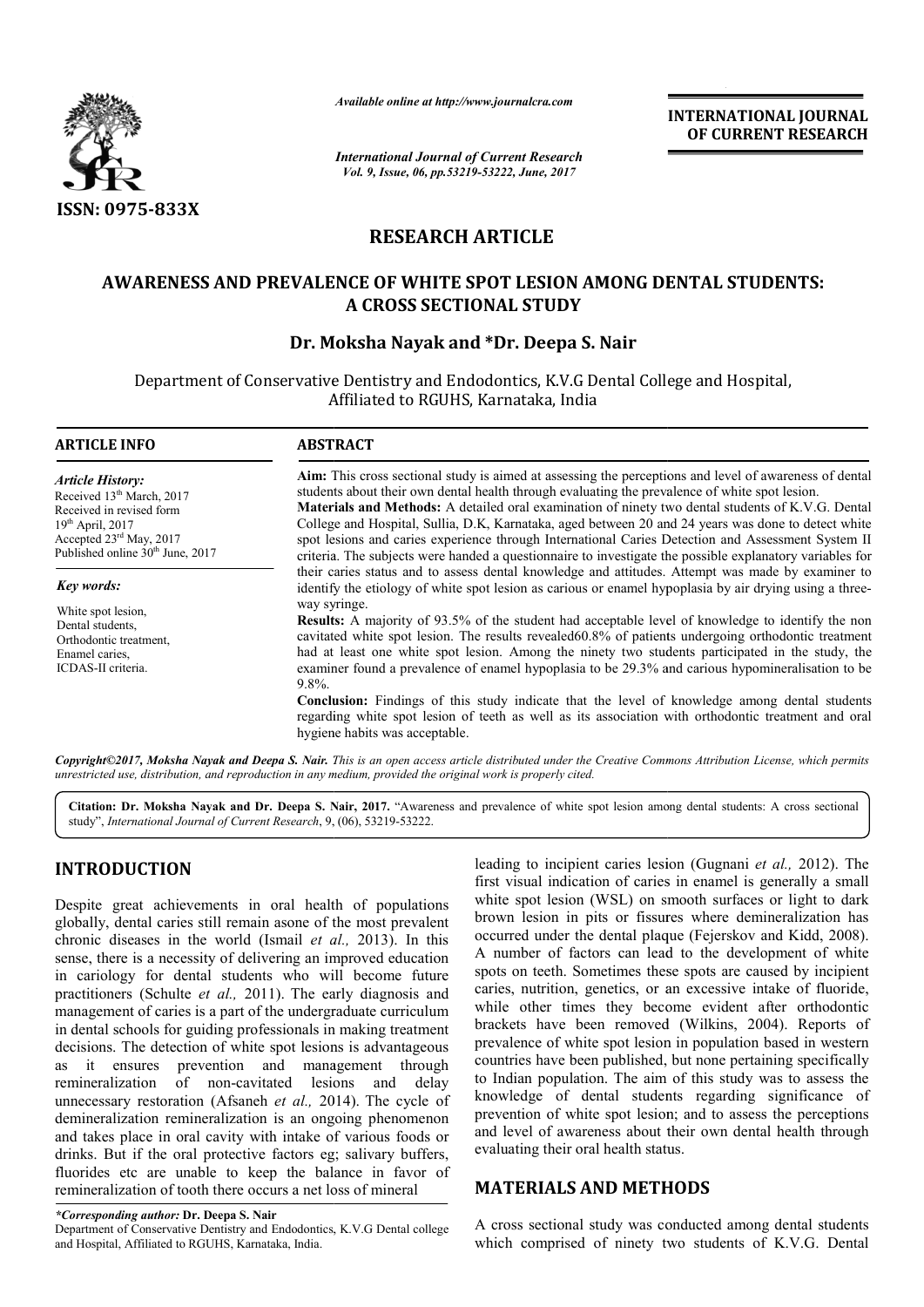College and Hospital, Sullia, D.K, Karnataka, aged between 20 and 24 years. Data from only one dental school was used to reduce the possible confounding effect of differences in dental curricula and teaching styles. Subjects on long term medication for systemic illness, subjects with fixed functional appliances, extensive use of appliance attachments other than the base arch-wire and with restored facial surfaces were excluded. A questionnaire aiming to explore the oral health practices and to inspect their dental knowledge and attitudes was handed over to the students. A thorough oral examination of these dental students were conducted by the examiner under direct illumination on a dental chair to detect white spot lesions. Deficiencies in enamel formation such as pits and linear grooves, which were visible without drying the teeth were recorded as enamel hypoplasia. Localized opacities that were white, creamy, yellow, or light brownish in color, visible after air drying were scored as hypomineralised enamel due to carious process. The subjects were scored as per International Caries Detection and Assessment System II criteria and Decayed Missing Filled Tooth index.

### **Visual assessment**

Visual assessment of WSL was done using internationalcaries detection and assessment system (ICDAS-II) forscoring dental caries.The scoring criteria in accordance to the ICDAS-II system for Coronal: Smooth Surface Caries are

Code 0: Sound tooth surface

Code 1: First visual change in enamel

Code 2 : Distinct visual change in enamel when viewed wet

Code 3 :Initial breakdown in enamel due to caries with no visible dentin

Code 4: Underlying dark shadow from dentin with or without localized enamel breakdown.

Code 5: Distinct cavity with visible dentin

Code 6: Extensive distinct cavity with visible dentin

ICDAS assessment criteria 0-2 were considered in the present study as it deals with non–cavitated lesions on enamel surface.

#### **Statistical analysis**

The statistical analysis was carried out using the SPSS software. Analysis of the data was done by Chi- square test. Mann Whitney Utest and Fisher exact tests were the post hoc test.

### **RESULTS**

Nintety two students agreed to participate in the study of which forty six students had undergone treatment with fixed orthodontic appliances. A cumulative percentage of 42.4% of subjects had white spot lesions. The examiner found a prevalence of enamel hypoplasia to be 29.3% and carious hypomineralisation to be 9.8% (Table:1 ,Figure:1). A majority of 93.5% of the students had acceptable level of knowledge to identify the non cavitated white spot lesions. A high proportion of 60.8% of patients undergoing orthodontic treatment had atleast one white spot lesion. Multiple white spot lesions were observed in28.3% of the subjects of which 50% subjects had undergone orthodontic treatment. The white spot lesions were significantly more in all teeth in orthodontic ally treated subjects than the others. The prevalence of white spot lesion on molars of subjects undergone orthodontic treatment was found

to be 52.2% and 19.6% in incisors. The presence of the lesion on premolars and canine were 17.4% and 4.3 % respectively (Table: 2, Figure:2).

### **DISCUSSION**

A successful learning process involves translation of theoretical concepts as well as practical learning of the taught methods into clinical practice (Davis and Taylor-Vaisey, 1997). Students' attitudes toward caries prevention can impact receptivity to training and subsequent involvement in preventive services they would provide in their future practices (Robinson and Lee, 2001). Education in preventive dentistry has become an integral component of the dental curriculum (Autio-Gold and Tomar, 2008). One of the main challenges that dental educators face is to teach their students a practical method to detect and assess early carious lesions and thus contribute to a true prevention-based practice of dentistry (Braga *et al.,* 2010). In this study, dental students' awareness regarding white spot lesion was acceptable as 93.5% of the students identified themselves as confident in their ability to assess the non cavitated white spot lesion. The translucency of enamel is an optical phenomenon that depends on the size of intercrystalline spaces (Gorelick *et al.,* 1982). The earliest evidence of enamel demineralization on smooth enamel surface of a crown is the "white spot lesion" (Mizrahi, 1982). Hypomineralisation of enamel is important clinically because it can result in increasecaries susceptibility, increased wear, tooth sensitivity and poor esthetics.The prevalence of the phenomenon is reported to vary from 4.9% (O'Reilly and Featherstone, 1985) to 84% (Al-Khateeb *et al.,* 1998) of tooth surfaces, which was similarly recognized in the present study with an aggregate of 42.4%. There was no significant association between awareness and demographic factors like age and gender. The Chi-square test results indicate a highly significant role of the fixed orthodontic appliance in the formation of white spot lesions, as 50% of the subjects with multiple white spot lesions had undergone fixed orthodontic therapy. This suggests a directly proportionate relationship of the process of enamel demineralization and fixed appliance orthodontic therapy.This study is in concurrence with other reports based on western population, which show a high prevalence of white spot lesions after orthodontic treatment (Mizrahi, 1982; O'Reilly and Featherstone, 1985; Al-Khateeb *et al.,* 1998; Ekstrand *et al.,* 1995 & 1997).

The ICDAS-II criteria incorporate concepts from the research conducted by Ekstrand *et al.,* 1995 and other caries detection systems which have been systematically reviewed (Shivakumar *et al.,* 2009; Carounanidy and Sathyanarayanan, 2010; Ismail, 2005). The scoring system has both content and correlational validity with histological depth of carious lesions. The ICDAS system provides an international system for caries detection that would allow for comparison of data collected in different locations as well at different points of time (Ismail, 2005). Precise localization of white lesions and their extent on different quadrants in different tooth groups has not been addressed in the literature.A complex disease like dental caries is hard to categorize into a scale as the process is continuous. Gorelick *et al* indicated the maxillary lateral incisor (Gorelick *et al.,* 1982) while Geiger *et al* showed that the maxillary lateral incisor and canines are the most common teeth affected (Geiger *et al.,* 1988). However, in this study there were more white spot lesions seen on molars; followed by incisors and premolars; and followed by canine.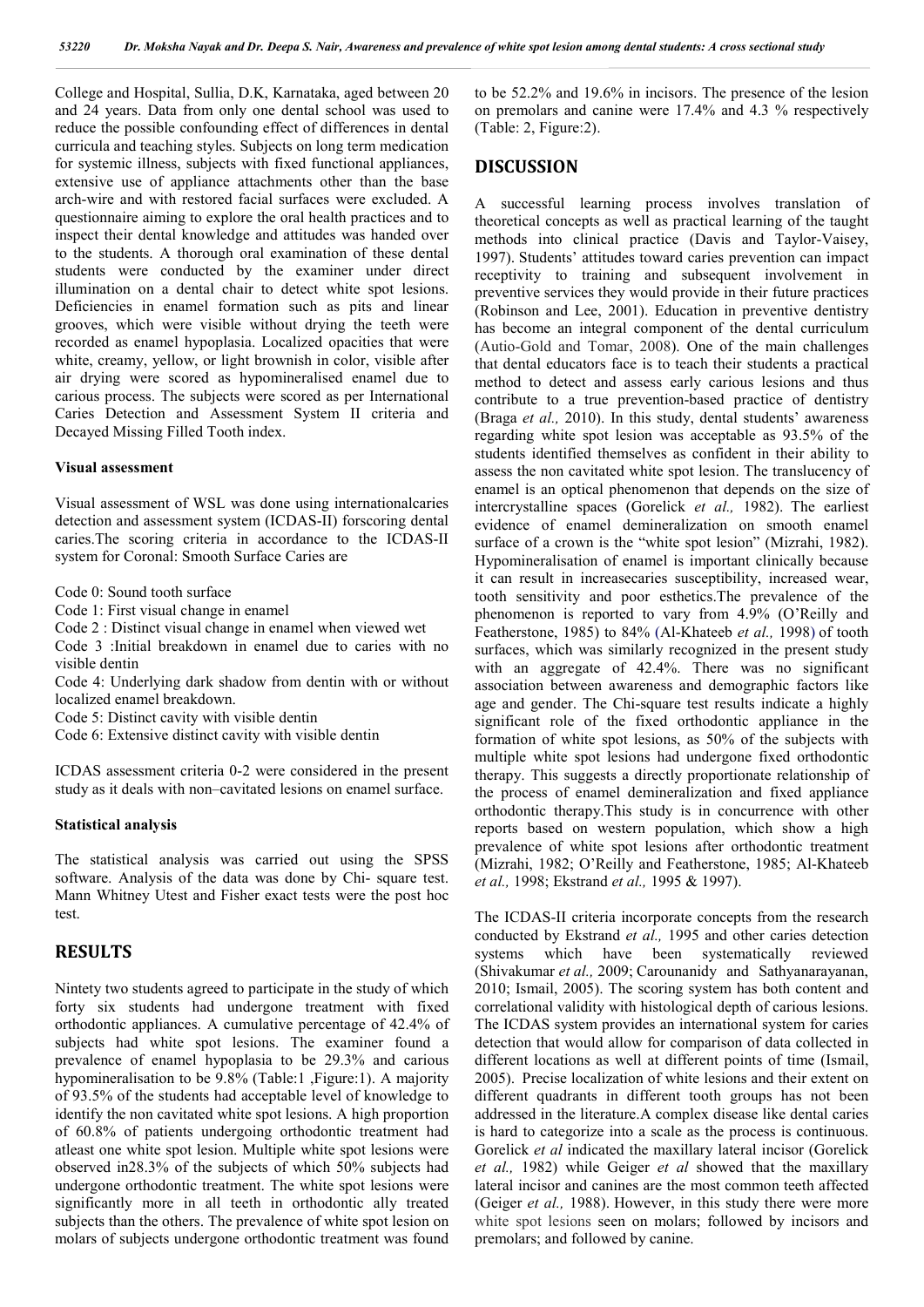|                          |            | Orthodontic Rx |               |     |         |       |         |
|--------------------------|------------|----------------|---------------|-----|---------|-------|---------|
|                          |            | No             |               | Yes |         | Total |         |
|                          |            | n              | $\frac{0}{0}$ | n   | $\%$    | n     | $\%$    |
| Examiner                 | Absent     | 34             | 73.9%         | 19  | 41.3%   | 53    | 57.6%   |
|                          | Both       | 0              | $\theta$      | 3   | $6.5\%$ |       | 3.3%    |
|                          | Carious    |                | $6.5\%$       | 6   | 13.0%   |       | 9.8%    |
|                          | Hypoplasia |                | 19.6%         | 18  | 39.1%   | 27    | 29.3%   |
| <b>Student Awareness</b> | No         |                | $2.2\%$       |     | 10.9%   | 6     | $6.5\%$ |
|                          | Yes        | 45             | 97.8%         | 41  | 89.1%   | 86    | 93.5%   |

**Table 1. Prevalence of white spot lesion detected by examiner and student awareness**

| Table 2: Prevalence of white spot lesion on each tooth type |
|-------------------------------------------------------------|
|-------------------------------------------------------------|

| Tooth type |  | Orthodontic Rx | P value |       |
|------------|--|----------------|---------|-------|
|            |  | Nο             | Yes     |       |
| Incisor    |  | 4.3%           | 19.6%   | 0.02  |
| Canine     |  |                | 4.3%    | 0.49  |
| Premolar   |  | $10.9\%$       | 17.4%   | 0.36  |
| Molar      |  | 19.6%          | 52.2%   | 0.001 |

**\***p<0.05 Statistically significant p>0.05 non significant, NS



Simply identifying patients may not be sufficient to decrease theincidence of white spot lesions. Bishara *et al*recommend that the clinicianshould document the extent and severity of any white spot lesion present through the use of intraoral photographs before orthodontic treatment begins (Bishara and Ostby, 2008). Proper oral hygiene measures and additional fluoride supplementation may be more imperative in susceptible individuals (Donly and Sasa, 2008).

Clearly the best approach during orthodontic treatment is to prevent lesions from occurring.Enameldecalcification is the most frequent unwanted complication with fixed appliance therapy (Proffit *et al.,* 2003). To decrease the current frequency of white spot lesions in the orthodontic population, better communication between the patient and the dentalprofessional may be needed. Microabrasion has been shown to be an effective treatment approach for the cosmetic improvement of long-standing postorthodontic demineralized enamel lesions (Murphy et al., 2007). Another treatment option is MI Paste<sup>TM</sup> with Recaldent<sup>TM</sup> (CPP-ACP), which has been shown to remineralize subsurface lesions in human third molar enamel (Reynolds, 1997). Resin infiltration technique is a novel concept in which pores in enamel lesion is occluded by resin and thus preventing acid infiltration into the lesion (Paris *et al.,*  2007). However, in many cases, none of these treatments areadequate to mask the lesions completely.



Figure 1. Prevalence of white spot lesion detected by examiner<br>Figure 2. Prevalence of white spot lesion detected by examiner<br>Figure 2. Prevalence of white spot lesion detected by examiner

#### **Conclusion**

Findings of this study indicate that the level of knowledge regarding non cavitated enamel lesions among dental students is good. This study recommends clinicians to give more importance to improve patient compliance in oral hygiene maintenance in the initial months of orthodontic treatment and subsequent extra preventive measures to prevent demineralization. Further studies comparing various intervention and preventive strategies have to be assessed in order to reduce the burden of white spot lesion during orthodontic treatment.

#### **REFERENCES**

- Afsaneh, P., Fatemeh, S. S., Javad, K. M. 2014. Knowledge, attitude and self-reported practice of senior dental students in relation to caries risk assessment. *J Oral Health Dent Manag,* 13 (4):1106-11.
- Al-Khateeb, S., Forsberg, C.M., De Josselin de Jong, E., *et al*. 1998. A longitudinal laser fluorescence study of white spot lesions in orthodontic patients. *Am J Orthod Dentofacial Orthop,* 113:595-602.
- Autio-Gold, J.T., Tomar, S.L. 2008. Dental students' opinions and knowledge about caries management and prevention. J Dent Educ., **72**(1):26–32.